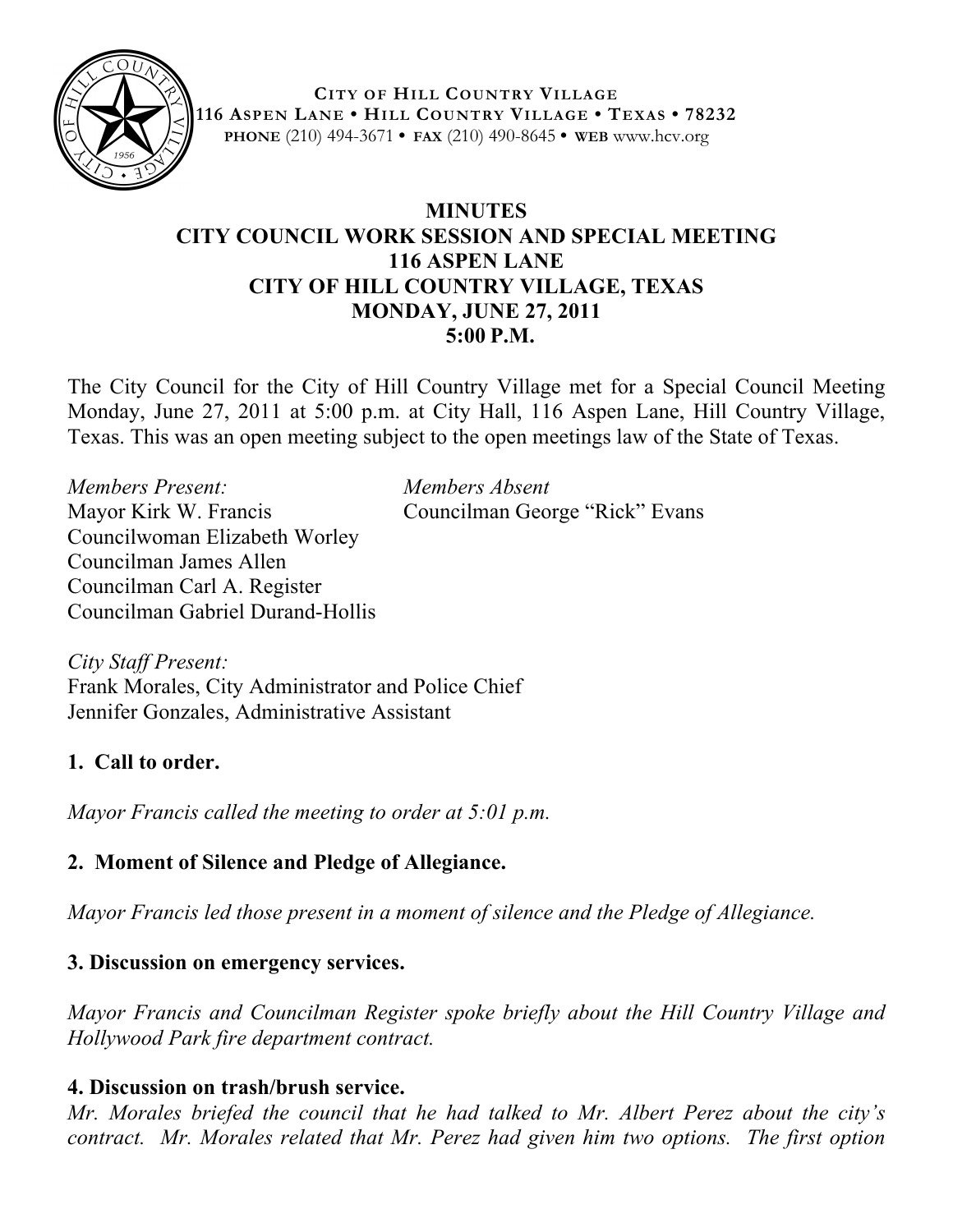*was the city could stay at the same rate of \$24.86 for trash and recycling twice a week and brush twice a year with half less of the brush load. The second option had a new rate of \$39.00 for trash and recycling twice a week and brush once a month just like the current contract.*

*There were several discussions from the council on this item on different options to the trash/brush collection services.* 

*Mr. Morales also informed council he had spoken to a representative from Tiger Sanitation. The representative had related they could stay at the same price that Waste Management was currently charging our residents and maintain the same service.* 

*Council asked Mr. Morales to get a price from Waste Management that included trash and recycling twice a week with no brush pick up at all.*

*Councilman Register related if we go with a contract that has no brush pick up then maybe HCV should have an emergency fund of approximately \$10,000 in case of a storm, etc. to have Waste Management pick up the brush.* 

## **5. Discussion on Finance and Budget.**

*No discussion.*

## **6. Discussion on city property.**

*Mayor Francis spoke about the bonds and city property. He told the council that we couldn't do anything with the city property until we do something with the bonds.* 

*Councilman Allen said it would be a good place for commercial property. Keeping it a residential property would be the last resort.*

## **7. Discussion on roads and drainage.**

*Mayor Francis related this project had been talked about in the past, and that no action had been taken to start a project.* 

*City staff was directed to contact Givler Engineering and inform them to take the original priority list and provide current cost estimates for the road/drainage with and without ribbon curbs. They also requested this item to be placed on the July agenda.* 

## **8. Discussion on public works and services.**